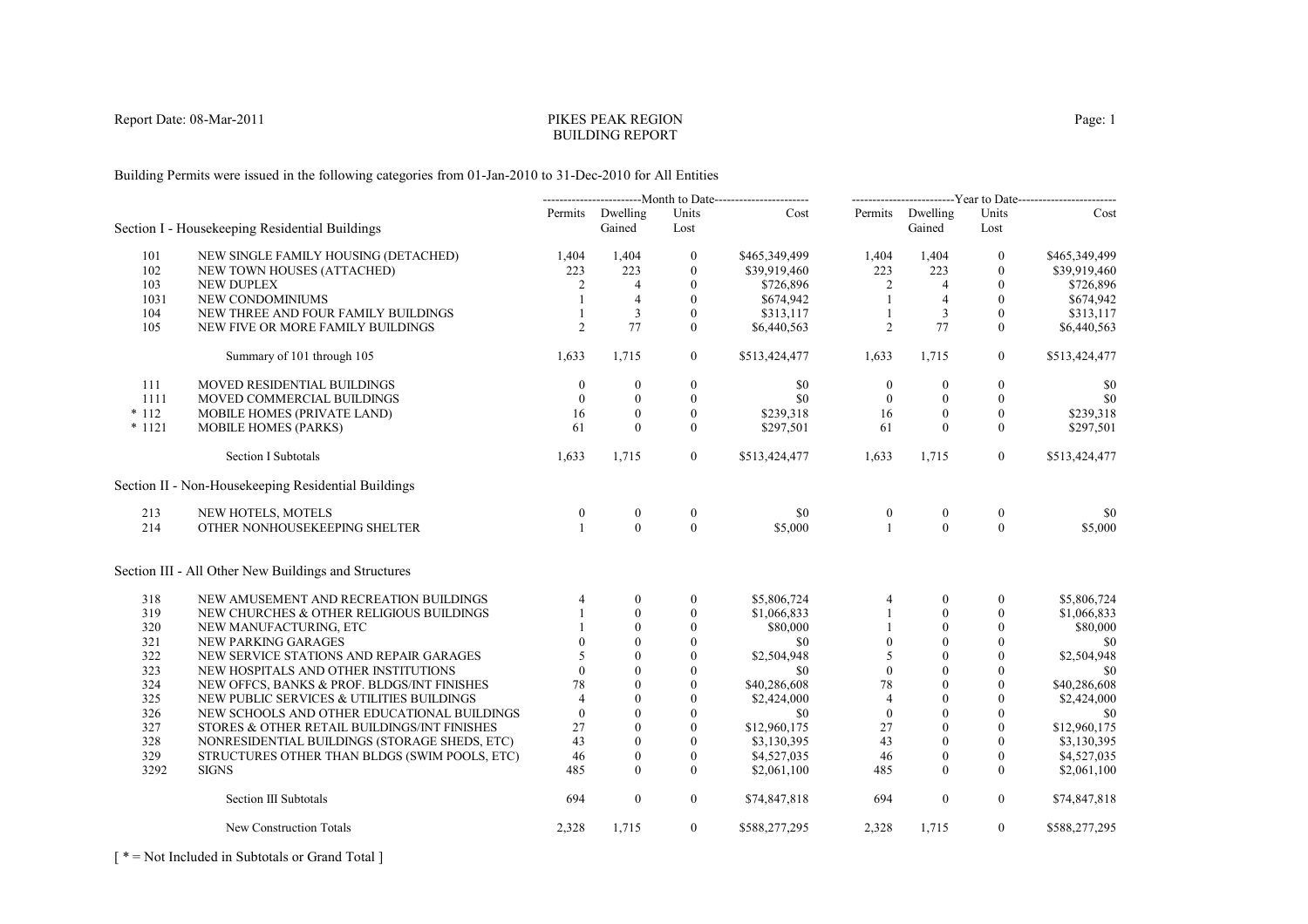## PIKES PEAK REGIONBUILDING REPORT

Building Permits were issued in the following categories from 01-Jan-2010 to 31-Dec-2010 for All Entities

|     |                                                 | --------------------------Month to Date----------------------- |                    | -------------------------Year to Date------------------------ |               |              |                    |                |               |
|-----|-------------------------------------------------|----------------------------------------------------------------|--------------------|---------------------------------------------------------------|---------------|--------------|--------------------|----------------|---------------|
|     | Section IV - Additions and Alterations          | Permits                                                        | Dwelling<br>Gained | Units<br>Lost                                                 | Cost          | Permits      | Dwelling<br>Gained | Units<br>Lost  | Cost          |
| 433 | RESIDENTIAL BLDGS CONV TO INCREASE UNITS        | $\theta$                                                       | $\Omega$           | $\mathbf{0}$                                                  | \$0           | $\theta$     | 0                  | $\bf{0}$       | \$0           |
| 434 | RESIDENTIAL ALTERATIONS (REMODEL, ADD, ETC)     | 25,631                                                         | $\Omega$           |                                                               | \$180,266,372 | 25,631       |                    |                | \$180,266,372 |
| 435 | RESIDENTIAL REMODEL THAT DECREASE UNITS         |                                                                | $\Omega$           |                                                               | \$91,000      |              | $\Omega$           |                | \$91,000      |
| 436 | RESIDENTIAL GARAGES AND CARPORTS (ATT & DET)    | 269                                                            | $\mathbf{0}$       | $\theta$                                                      | \$6,933,460   | 269          | $\boldsymbol{0}$   | $\mathbf{0}$   | \$6,933,460   |
| 437 | COMMERCIAL ALTERATIONS (ADD, REMODEL, ETC)      | 1,658                                                          | $\mathbf{0}$       | $\theta$                                                      | \$121,955,190 | 1,658        | $\Omega$           | $\theta$       | \$121,955,190 |
|     | Section IV Subtotals                            | 27,562                                                         | $\overline{0}$     | 3                                                             | \$309,246,022 | 27,562       | $\overline{0}$     | 3              | \$309,246,022 |
|     | Section V - Conversions                         |                                                                |                    |                                                               |               |              |                    |                |               |
| 540 | REMODEL COMMERCIAL TO RESIDENTIAL               |                                                                | $\theta$           | $\mathbf{0}$                                                  | \$100,000     |              | $\mathbf{0}$       | $\bf{0}$       | \$100,000     |
| 541 | REMODEL RESIDENTIAL TO COMMERCIAL               |                                                                | $\Omega$           | $\theta$                                                      | \$0           | $\mathbf{0}$ | $\theta$           | $\theta$       | \$0           |
|     | Section V Subtotals                             |                                                                | $\Omega$           | $\mathbf{0}$                                                  | \$100,000     |              | $\overline{0}$     | $\overline{0}$ | \$100,000     |
|     | Section VI - Demolitions and Razing of Building |                                                                |                    |                                                               |               |              |                    |                |               |
| 645 | DEMOLISH RESIDENTIAL BUILDINGS                  | 49                                                             | $\mathbf{0}$       | $\theta$                                                      | \$2,000       | 49           | $\mathbf{0}$       | $\overline{0}$ | \$2,000       |
| 649 | DEMOLISH COMMERCIAL BUILDINGS                   |                                                                | $\Omega$           | $\theta$                                                      | \$0           |              | $\theta$           | $\Omega$       | \$0           |
|     | Section VI Subtotals                            | 50                                                             | $\theta$           | $\overline{0}$                                                | \$2,000       | 50           | $\overline{0}$     | $\overline{0}$ | \$2,000       |
|     | Add, Alt and Conversion Totals                  | 27,613                                                         | $\overline{0}$     | 3                                                             | \$309,348,022 | 27,613       | $\overline{0}$     | $\overline{3}$ | \$309,348,022 |
|     |                                                 |                                                                |                    |                                                               |               |              |                    |                |               |
|     | ***** GRAND TOTAL                               | 29,941                                                         | 1,715              | 3                                                             | \$897,625,317 | 29,941       | 1,715              | 3              | \$897,625,317 |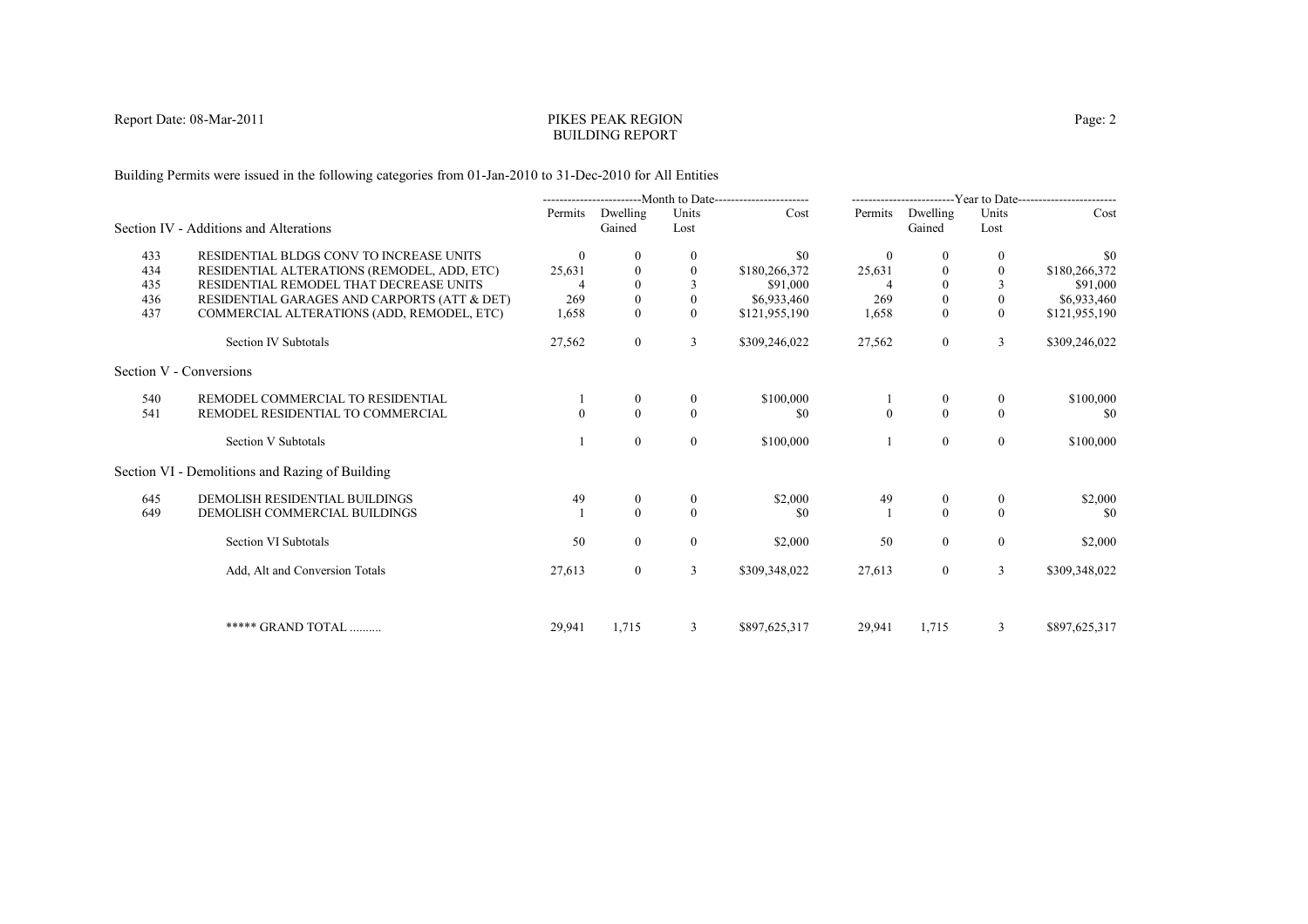## PIKES PEAK REGIONBUILDING REPORT

Building Permits were issued in the following categories from 01-Jan-2010 to 31-Dec-2010 for All Entities

| Classification<br>Permit                                                                                                        | Contractor                        | Cost        |
|---------------------------------------------------------------------------------------------------------------------------------|-----------------------------------|-------------|
| G27013 NEW SINGLE FAMILY HOUSING (DETACHED)                                                                                     | ROBINSON CONSTRUCTION, LLC.       | \$600,000   |
| 6185 CONNAUGHT DR - RESIDENCE (DOES NOT OWE ANY UTILITIES)                                                                      |                                   |             |
| H16062 NEW SINGLE FAMILY HOUSING (DETACHED)                                                                                     | <b>BELLA VITA CUSTOM HOMES</b>    | \$777,782   |
| 13685 RANDOM RIDGE VW - RESIDENCE (ENGINEER STAMPED)                                                                            |                                   |             |
| H16397 STORES AND OTHER RETAIL BUILDINGS/INT FINISHES                                                                           | WESTEC CONSTRUCTION MGMT CO       | \$501,420   |
| 2720 S ACADEMY BLVD - NEW RESTAURANT                                                                                            |                                   |             |
| H16421 COMMERCIAL ALTERATIONS (ADDITIONS, REMODELS, ETC)                                                                        | PEAK PROFESSIONAL CONTRS INC      | \$675,000   |
| 4615 FOREIGN TRADE ZONE BLVD - INTERIOR REMODEL - OFFICES/WAREHOUSE<br>H16860 COMMERCIAL ALTERATIONS (ADDITIONS, REMODELS, ETC) | G E JOHNSON CONSTR CO, INC        | \$4,331,000 |
| 2828 INTERNATIONAL CIR, 100-140 - INTERIOR REMODEL MEDICAL & ENTRANCE VESTIBULES                                                |                                   |             |
| H16997 NEW SINGLE FAMILY HOUSING (DETACHED)                                                                                     | <b>HOMEOWNER</b>                  | \$793,772   |
| 16008 OPEN SKY WAY - RESIDENCE                                                                                                  |                                   |             |
| H17109 STORES AND OTHER RETAIL BUILDINGS/INT FINISHES                                                                           | ROBINSON CONSTRUCTION, LLC.       | \$1,329,970 |
| 5885 STETSON HILLS BLVD - RETAIL SHELL - UPGRADE TO SHELL                                                                       |                                   |             |
| H17390 NEW OFFICES, BANKS, AND PROFESSIONAL BLDGS/INT FINISHES                                                                  | <b>GE JOHNSON CONSTR CO, INC</b>  | \$2,500,000 |
| 6001 E WOODMEN RD, 6TH FLOOR - INTERIOR FINISH - MEDICAL                                                                        |                                   |             |
| H17497 NEW SINGLE FAMILY HOUSING (DETACHED)                                                                                     | ELITE PROP. OF AMERICA, INC.      | \$516,107   |
| 1053 CRYSTAL BASIN DR - RESIDENCE                                                                                               |                                   |             |
| H17658 COMMERCIAL ALTERATIONS (ADDITIONS, REMODELS, ETC)                                                                        | CDM CONSTRUCTORS, INC.            | \$4,500,000 |
| 919 E LAS VEGAS ST - UV DISINFECTANT FACILITY UPGRADE TO FINISH                                                                 |                                   |             |
| H17759 NEW SINGLE FAMILY HOUSING (DETACHED)                                                                                     | <b>BUILTRITE BUILDERS</b>         | \$516,860   |
| 350 IRVINGTON CT - RESIDENCE - ENGINEER STAMPED                                                                                 |                                   |             |
| H17796 NEW SINGLE FAMILY HOUSING (DETACHED)                                                                                     | DME HOMES DBA GJ GARDNER HOMES    | \$566,523   |
| 855 WOODMOOR ACRES DR - RESIDENCE - ENGINEER STAMPED                                                                            |                                   |             |
| H17803 NEW SINGLE FAMILY HOUSING (DETACHED)                                                                                     | HIGH COUNTRY INTL LTD             | \$535,954   |
| 4728 BELLA COLLINA CT - RESIDENCE                                                                                               |                                   |             |
| H18001 NEW OFFICES, BANKS, AND PROFESSIONAL BLDGS/INT FINISHES<br>2955 PROFESSIONAL PL, #100 - INTERIOR FINISH - MEDICAL        | BRINKMANN CONSTRUCTORS            | \$1,182,388 |
| H18065 COMMERCIAL ALTERATIONS (ADDITIONS, REMODELS, ETC)                                                                        | TORIX GENERAL CONTRACTORS, LLC    | \$1,000,000 |
| <b>75 EL POMAR RD - INTERIOR REMODEL</b>                                                                                        |                                   |             |
| H18415 COMMERCIAL ALTERATIONS (ADDITIONS, REMODELS, ETC)                                                                        | <b>G E JOHNSON CONSTR CO, INC</b> | \$685,000   |
| 305 S ROCKRIMMON BLVD - INTERIOR REMODEL                                                                                        |                                   |             |
| H18686 COMMERCIAL ALTERATIONS (ADDITIONS, REMODELS, ETC)                                                                        | MARK YOUNG CONSTRUCTION, INC.     | \$1,357,000 |
| 3201 E PLATTE AVE - INTERIOR REMODEL                                                                                            |                                   |             |
| H18688 NEW SINGLE FAMILY HOUSING (DETACHED)                                                                                     | ELITE PROP. OF AMERICA, INC.      | \$512,251   |
| 7127 BUCKOAK CT - RESIDENCE                                                                                                     |                                   |             |
| H18874 NEW SERVICE STATIONS AND REPAIR GARAGES                                                                                  | ROBINSON CONSTRUCTION, LLC.       | \$600,000   |
| 5845 STETSON HILLS BLVD - NEW AUTOMOTIVE REPAIR GARAGE                                                                          |                                   |             |
| H18944 COMMERCIAL ALTERATIONS (ADDITIONS, REMODELS, ETC)                                                                        | G E JOHNSON CONSTR CO, INC        | \$1,056,998 |
| 305 S ROCKRIMMON BLVD - INTERIOR REMODEL                                                                                        |                                   |             |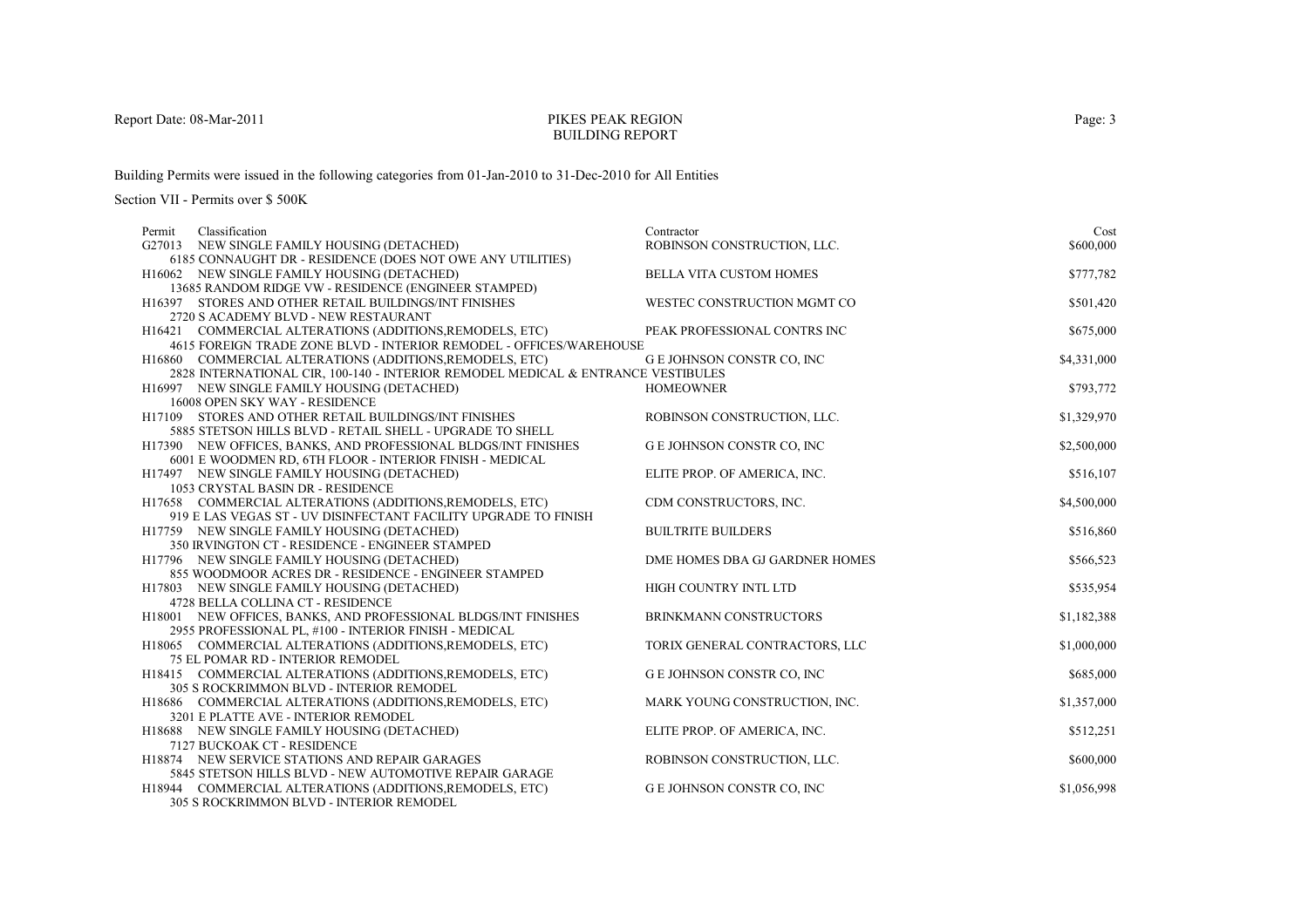## PIKES PEAK REGIONBUILDING REPORT

Building Permits were issued in the following categories from 01-Jan-2010 to 31-Dec-2010 for All Entities

| Classification<br>Permit                                          | Contractor                          | Cost        |
|-------------------------------------------------------------------|-------------------------------------|-------------|
| H19132 NEW SINGLE FAMILY HOUSING (DETACHED)                       | <b>HOMEOWNER</b>                    | \$660,772   |
| 20448 HUNTING DOWNS WAY - RESIDENCE                               |                                     |             |
| H19190 NEW SINGLE FAMILY HOUSING (DETACHED)                       | RAWHIDE HOMES, INC.                 | \$541,880   |
| 18970 WING TIP RD - RESIDENCE--ENGR STAMPED                       |                                     |             |
| H19381 NEW SINGLE FAMILY HOUSING (DETACHED)                       | <b>BRIESE ENTERPRISES</b>           | \$566,617   |
| 15967 HUCKLEBERRY HTS - RESIDENCE                                 |                                     |             |
| H19726 COMMERCIAL ALTERATIONS (ADDITIONS, REMODELS, ETC)          | BRYAN CONSTRUCTION, INC.            | \$600,000   |
| 2025 RESEARCH PKWY - INTERIOR REMODEL - OFFICE                    |                                     |             |
| H19773 NEW OFFICES, BANKS, AND PROFESSIONAL BLDGS/INT FINISHES    | COLARELLI CONSTRUCTION, INC.        | \$900,000   |
| 10807 NEW ALLEGIANCE DR, 450 - INTERIOR FINISH - MEDICAL          |                                     |             |
| H19783 NEW SINGLE FAMILY HOUSING (DETACHED)                       | COLORADO ROCKY MOUNTAIN HOMES, INC. | \$840,050   |
| 15570 WINDING TRAIL RD - RESIDENCE (ENGINEER STAMPED)             |                                     |             |
| H19846 NEW SINGLE FAMILY HOUSING (DETACHED)                       | DISTINCTIVE CUSTOM HOMES            | \$725,203   |
| 13145 PEREGRINE WAY - RESIDENCE (ENGINEER STAMPED)                |                                     |             |
| H19955 COMMERCIAL ALTERATIONS (ADDITIONS, REMODELS, ETC)          | W. E. O'NEIL CONST. CO. OF COL      | \$848,544   |
| 7670 N ACADEMY BLVD - INTERIOR REMODEL                            |                                     |             |
| H20317 NEW SINGLE FAMILY HOUSING (DETACHED)                       | <b>HOMEOWNER</b>                    | \$568,216   |
| 4858 SILVER NELL DR - RESIDENCE                                   |                                     |             |
| H20437 NEW SINGLE FAMILY HOUSING (DETACHED)                       | CONSTRUCTION BY GENESIS, INC.       | \$895,922   |
| 4940 FOXCHASE WAY - RESIDENCE                                     |                                     |             |
| H20724 NEW OFFICES, BANKS, AND PROFESSIONAL BLDGS/INT FINISHES    | <b>GERALD H PHIPPS INC</b>          | \$1,118,000 |
| 7035 OLD MERIDIAN RD - NEW LIBRARY                                |                                     |             |
| H21656 COMMERCIAL ALTERATIONS (ADDITIONS, REMODELS, ETC)          | MURRAY & STAFFORD INC.              | \$950,000   |
| 3110 N POWERS BLVD - INTERIOR/EXTERIOR REMODEL                    |                                     |             |
| H22445 COMMERCIAL ALTERATIONS (ADDITIONS, REMODELS, ETC)          | NUNN CONSTRUCTION INC               | \$1,070,600 |
| 375 S ELLICOTT HWY - EXT. REMODEL, FIRE ALARM, MECH MODIFICATIONS |                                     |             |
| H22804 COMMERCIAL ALTERATIONS (ADDITIONS, REMODELS, ETC)          | <b>GE JOHNSON CONSTR CO, INC</b>    | \$721,065   |
| 305 S ROCKRIMMON BLVD - INTERIOR REMODEL - OFFICES                |                                     |             |
| H22910 NEW OFFICES, BANKS, AND PROFESSIONAL BLDGS/INT FINISHES    | <b>TERRA NOVA INDUSTRIES</b>        | \$2,000,000 |
| 5150 N NEVADA AVE - NEW RESTAURANT                                |                                     |             |
| H23057 NEW SINGLE FAMILY HOUSING (DETACHED)                       | <b>BUILTRITE BUILDERS</b>           | \$540,469   |
| 9802 PINEDALE DR - RESIDENCE                                      |                                     |             |
| H23322 NEW SINGLE FAMILY HOUSING (DETACHED)                       | LANDMARK BUILDING SYSTEMS, INC      | \$878,897   |
| 5575 SAXTON HOLLOW RD - RESIDENCE (ENGINEER STAMPED)              |                                     |             |
| H23424 NEW SINGLE FAMILY HOUSING (DETACHED)                       | T J'S WINDOW & REMODELING           | \$521,186   |
| 10676 GREENBELT DR - RESIDENCE                                    |                                     |             |
| H23428 NEW SINGLE FAMILY HOUSING (DETACHED)                       | T J'S WINDOW & REMODELING           | \$521,186   |
| 11505 SAN LUIS PEAK WAY - RESIDENCE                               |                                     |             |
| H23553 NEW SINGLE FAMILY HOUSING (DETACHED)                       | VANGUARD HOMES CORP.                | \$518,835   |
| 16672 CURLED OAK DR - RESIDENCE - ENGINEER STAMPED                |                                     |             |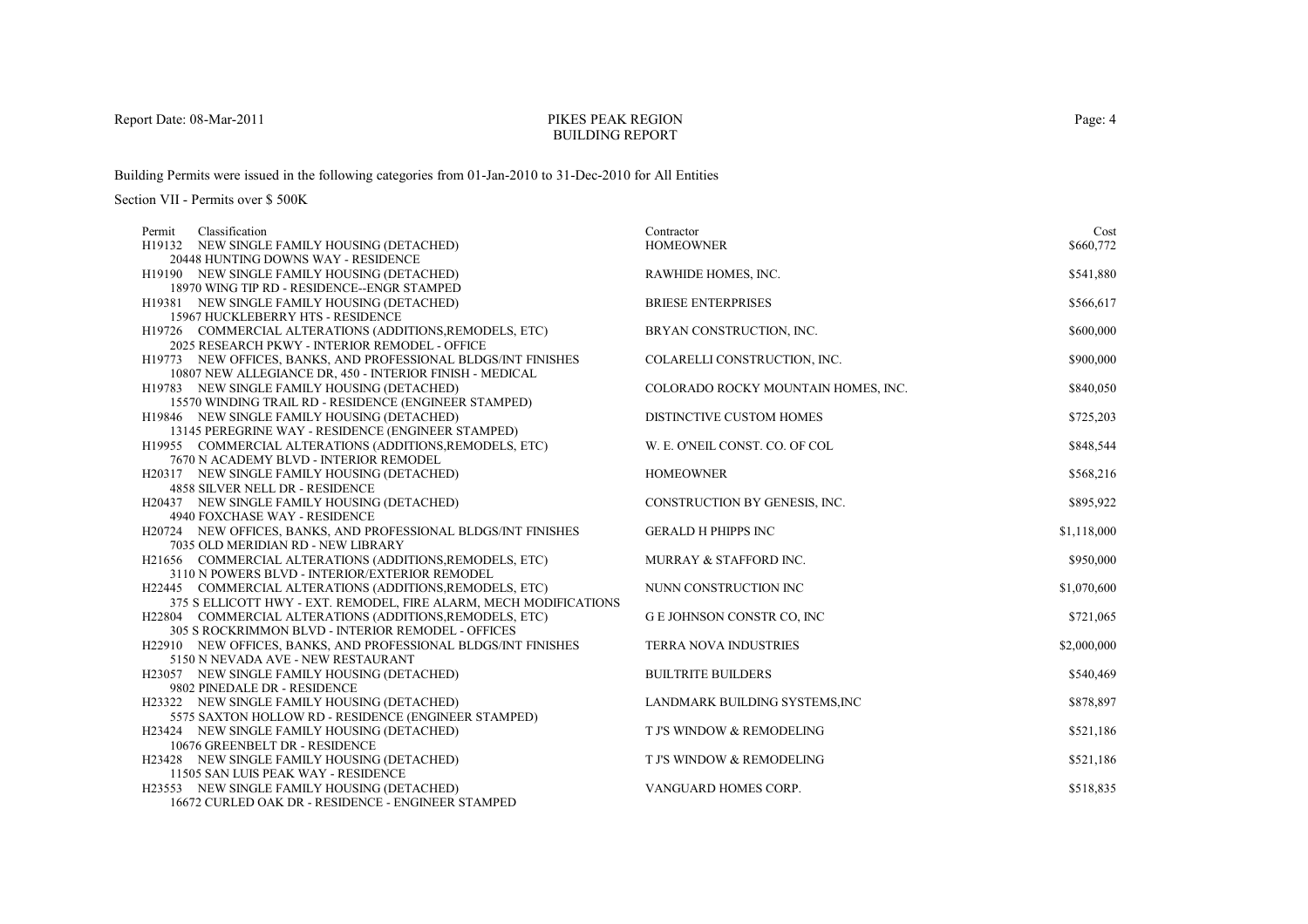#### PIKES PEAK REGIONBUILDING REPORT

Building Permits were issued in the following categories from 01-Jan-2010 to 31-Dec-2010 for All Entities

| Classification<br>Permit                                                                                               | Contractor                         | Cost         |
|------------------------------------------------------------------------------------------------------------------------|------------------------------------|--------------|
| H23939 COMMERCIAL ALTERATIONS (ADDITIONS, REMODELS, ETC)                                                               | TURNER CONSTRUCTION CO.            | \$15,984,725 |
| 4323 ARROWSWEST DR - INTERIOR REMODEL/CHANGE OF OCCUPANCY                                                              |                                    |              |
| H24161 NEW SINGLE FAMILY HOUSING (DETACHED)                                                                            | OPEN RANGE CONSTRUCTION            | \$546,771    |
| 251 CRYSTAL VALLEY RD - RESIDENCE W/HYDRO SOLAR - ENGINEER STAMPED                                                     |                                    |              |
| H24860 STRUCTURES OTHER THAN BUILDINGS (SWIMMING POOLS, ETC)                                                           | PULTE HOMES CORPORATION            | \$1,500,000  |
| 7409 SANDY SPRINGS PT - RETAINING WALL - COMMERCIAL                                                                    |                                    |              |
| H25105 COMMERCIAL ALTERATIONS (ADDITIONS, REMODELS, ETC)                                                               | BLUE SPRUCE CONSTRUCTORS, LLC      | \$1,200,000  |
| 8 S NEVADA AVE, FLRS 3,4,5 - INTERIOR FINISH (57 HOTEL UNITS)<br>H25115 STORES AND OTHER RETAIL BUILDINGS/INT FINISHES | CHRISTOFFERSON COMM BLDRS INC      |              |
| 6950 MESA RIDGE PKWY - NEW RESTAURANT                                                                                  |                                    | \$850,000    |
| H25277 NEW SINGLE FAMILY HOUSING (DETACHED)                                                                            | <b>BELLA VITA CUSTOM HOMES</b>     | \$542,444    |
| 20175 ROAMING DR - RESIDENCE - ENGINEER STAMPED                                                                        |                                    |              |
| H25349 COMMERCIAL ALTERATIONS (ADDITIONS, REMODELS, ETC)                                                               | COLARELLI CONSTRUCTION, INC.       | \$2,750,000  |
| 1633 MEDICAL CENTER PT - INTERIOR REMODEL *** SEE NOTES RE: PLAN *****                                                 |                                    |              |
| H25800 NEW SINGLE FAMILY HOUSING (DETACHED)                                                                            | <b>HOMEOWNER</b>                   | \$545,924    |
| 4261 PYRAMID MOUNTAIN RD - RESIDENCE                                                                                   |                                    |              |
| H25869 STORES AND OTHER RETAIL BUILDINGS/INT FINISHES                                                                  | CHRISTOFFERSON COMM BLDRS INC      | \$1,379,501  |
| 11136 RAMPART HILLS VW - RESTAURANTS-CHEDDAR'S CASUAL CAFE                                                             |                                    |              |
| H26158 NEW SINGLE FAMILY HOUSING (DETACHED)                                                                            | SADDLETREE INC.                    | \$840,238    |
| 9743 PINEDALE DR - RESIDENCE                                                                                           |                                    |              |
| H26281 COMMERCIAL ALTERATIONS (ADDITIONS, REMODELS, ETC)                                                               | G E JOHNSON CONSTR CO, INC         | \$700,030    |
| 1210 HANCOCK EXPY - ADDITION                                                                                           |                                    |              |
| H26528 NEW SINGLE FAMILY HOUSING (DETACHED)                                                                            | CAMPBELL HOMES LTD.                | \$503,221    |
| 9690 CARRINGTON DR - RESIDENCE                                                                                         |                                    |              |
| H26746 COMMERCIAL ALTERATIONS (ADDITIONS, REMODELS, ETC)                                                               | BRYAN CONSTRUCTION, INC.           | \$2,250,000  |
| 2424 W GARDEN OF THE GODS RD, F - INTERIOR REMODEL                                                                     |                                    |              |
| H26778 COMMERCIAL ALTERATIONS (ADDITIONS, REMODELS, ETC)                                                               | <b>GERALD H PHIPPS INC</b>         | \$3,112,237  |
| 123 E UINTAH ST - INTERIOR REMODEL-DORMS                                                                               |                                    |              |
| H27416 NEW SINGLE FAMILY HOUSING (DETACHED)                                                                            | <b>BUILTRITE BUILDERS</b>          | \$580,162    |
| 2392 RED EDGE HTS - RESIDENCE                                                                                          | CHALLENGER HOMES, INC.             | \$565,395    |
| H27515 NEW SINGLE FAMILY HOUSING (DETACHED)<br>20045 MEPHAM CT - RESIDENCE                                             |                                    |              |
| H27572 COMMERCIAL ALTERATIONS (ADDITIONS, REMODELS, ETC)                                                               | <b>GE JOHNSON CONSTR CO, INC</b>   | \$1,900,000  |
| 430 GOLD PASS HTS - ADDITION & INTERIOR REMODEL                                                                        |                                    |              |
| H27811 NEW OFFICES, BANKS, AND PROFESSIONAL BLDGS/INT FINISHES                                                         | CHRISTOFFERSON COMM BLDRS INC      | \$725,000    |
| 11555 MERIDIAN MARKET VW - NEW BANK                                                                                    |                                    |              |
| H27884 NEW SINGLE FAMILY HOUSING (DETACHED)                                                                            | <b>LARRY ANDERSON CONSTRUCTION</b> | \$688,990    |
| 17770 W CHERRY STAGE RD - RESIDENCE - ENGINEER STAMPED                                                                 |                                    |              |
| H28188 NEW SINGLE FAMILY HOUSING (DETACHED)                                                                            | R. PETERSON CONSTRUCTION, LLC      | \$562,291    |
| 3869 ROBERTS RIDGE PL, B - RESIDENCE                                                                                   |                                    |              |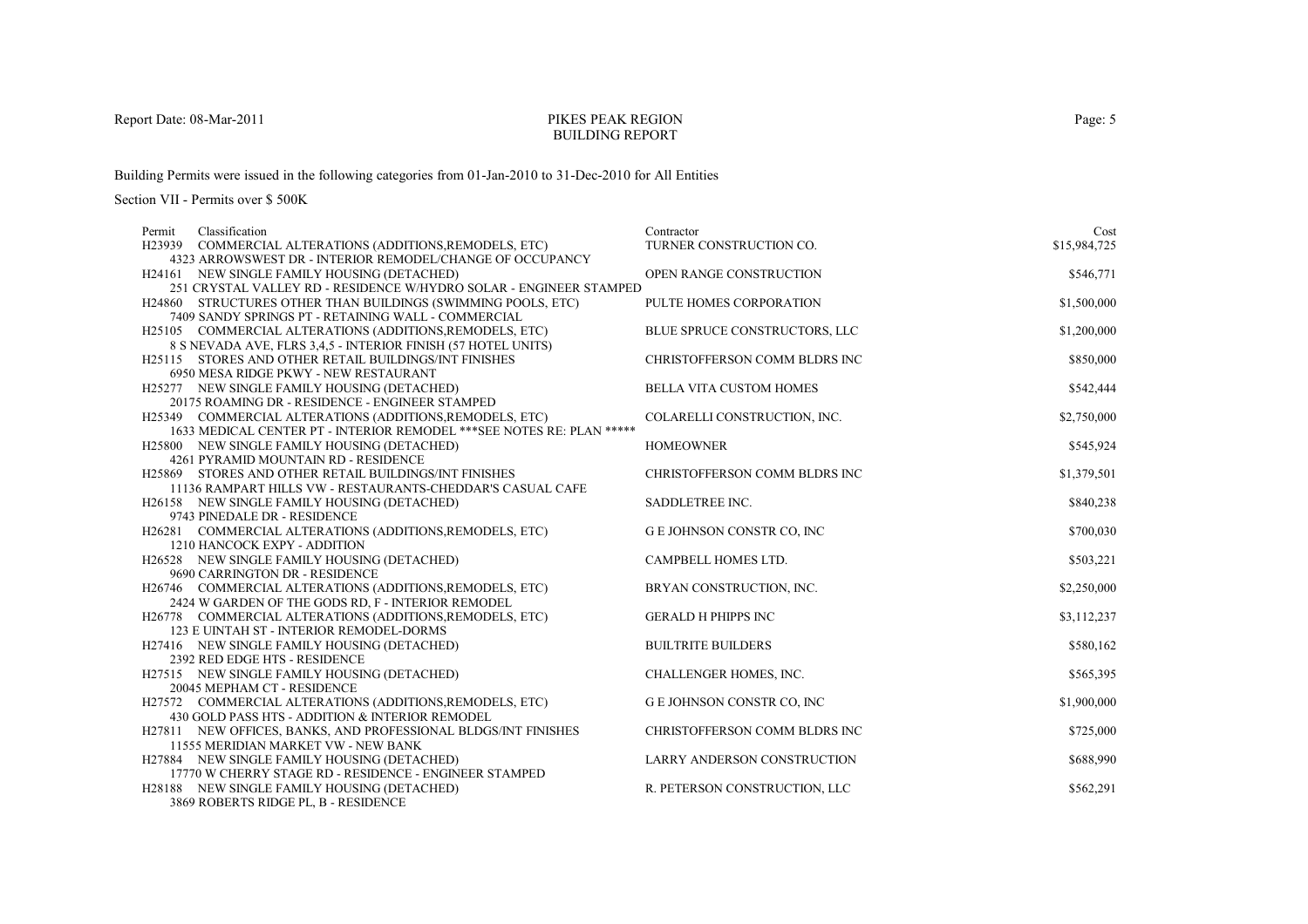#### PIKES PEAK REGIONBUILDING REPORT

Building Permits were issued in the following categories from 01-Jan-2010 to 31-Dec-2010 for All Entities

| Classification<br>Permit                                                             | Contractor                       | Cost         |
|--------------------------------------------------------------------------------------|----------------------------------|--------------|
| H28335 NEW SERVICE STATIONS AND REPAIR GARAGES                                       | TEXAS ALLIANCE GROUP, INC.       | \$575,948    |
| 705 W BAPTIST RD - NEW AUTO PARTS STORE                                              |                                  |              |
| H28533 NEW OFFICES, BANKS, AND PROFESSIONAL BLDGS/INT FINISHES                       | <b>GE JOHNSON CONSTR CO, INC</b> | \$1,000,000  |
| 10989 NEW ALLEGIANCE DR - NEW BANK                                                   |                                  |              |
| H28868 COMMERCIAL ALTERATIONS (ADDITIONS, REMODELS, ETC)                             | MEL-RO CONST INC                 | \$753,000    |
| 2864 JANITELL RD - INTERIOR REMODEL (CHG OF OCC) & OUTDOOR STORAGE CANOPY            |                                  |              |
| H29367 COMMERCIAL ALTERATIONS (ADDITIONS, REMODELS, ETC)                             | MARK YOUNG CONSTRUCTION, INC.    | \$1,361,000  |
| 8250 RAZORBACK RD - INTERIOR REMODEL                                                 |                                  |              |
| H29788 COMMERCIAL ALTERATIONS (ADDITIONS, REMODELS, ETC)                             | ART C KLEIN CONSTRUCTION, INC.   | \$563,689    |
| 2555 N CHELTON RD - INTERIOR REMODEL/CHANGE OF OCCUPANCY                             |                                  |              |
| H29832 COMMERCIAL ALTERATIONS (ADDITIONS, REMODELS, ETC)                             | COX - PELAN COMPANY, LLC.        | \$785,000    |
| 2264-2282 STEPPING STONES WAY - STRUCTURAL REPAIR/REPLACE FROM FIRE DAMAGE           |                                  |              |
| H29846 NEW SINGLE FAMILY HOUSING (DETACHED)                                          | <b>HOMEOWNER</b>                 | \$1,094,200  |
| 10975 LOY CREEK RD - RESIDENCE (ENGINEER STAMPED)--CHG FRM 9950 12/13/2010 JKL       |                                  |              |
| H30187 COMMERCIAL ALTERATIONS (ADDITIONS, REMODELS, ETC)                             | J. E. DUNN CONSTRUCTION CO.      | \$874,520    |
| 502 SECURITY BLVD - DRIVE THRU CANOPY ADDITION                                       |                                  |              |
| H30213 NEW SINGLE FAMILY HOUSING (DETACHED)                                          | MASTER BILT HOMES, INC.          | \$511,592    |
| 1072 GREENLAND FOREST DR - RESIDENCE                                                 |                                  |              |
| H30707 NEW OFFICES, BANKS, AND PROFESSIONAL BLDGS/INT FINISHES                       | THE WEITZ COMPANY, LLC.          | \$14,430,769 |
| 1850 OCONNELL BLVD - NEW OFFICE BUILDING PER 2009 "I" CODES                          |                                  |              |
| H30745 NEW SINGLE FAMILY HOUSING (DETACHED)                                          | T J'S WINDOW & REMODELING        | \$521,186    |
| 12335 BLACK HILLS DR - RESIDENCE                                                     |                                  |              |
| H30749 NEW SINGLE FAMILY HOUSING (DETACHED)                                          | T J'S WINDOW & REMODELING        | \$600,103    |
| 9863 ROCKINGHAM DR - RESIDENCE                                                       |                                  |              |
| H31144 NEW SINGLE FAMILY HOUSING (DETACHED)                                          | <b>BUILTRITE BUILDERS</b>        | \$520,810    |
| 11870 SIR GALAHAD DR - RESIDENCE - ENGINEER STAMPED                                  |                                  |              |
| H31197 COMMERCIAL ALTERATIONS (ADDITIONS, REMODELS, ETC)                             | FTN. - FT. CARSON SCHOOL DIST #8 | \$5,000,000  |
| 900 JIMMY CAMP RD - ADDITION TO SCHOOL                                               |                                  |              |
| H31414 COMMERCIAL ALTERATIONS (ADDITIONS, REMODELS, ETC)                             | <b>SCHEINER COMMERCIAL GROUP</b> | \$2,300,000  |
| 1376 E WOODMEN RD - INTERIOR REMODEL                                                 | RIVERWOOD HOMES OF COLORADO      |              |
| H31662 NEW SINGLE FAMILY HOUSING (DETACHED)<br>3040 PEGASUS DR - RESIDENCE           |                                  | \$603,019    |
|                                                                                      | NUNN CONSTRUCTION INC            | \$900,000    |
| H31836 COMMERCIAL ALTERATIONS (ADDITIONS, REMODELS, ETC)                             |                                  |              |
| 1702 N MURRAY BLVD - INTERIOR REMODEL<br>H32110 NEW SINGLE FAMILY HOUSING (DETACHED) | <b>BUILTRITE BUILDERS</b>        | \$506,983    |
| 17590 POND VIEW PL - RESIDENCE                                                       |                                  |              |
| H32114 COMMERCIAL ALTERATIONS (ADDITIONS, REMODELS, ETC)                             | MERRITT GENERAL CONTRACTORS      | \$850,000    |
| 1830 S CORONA AVE - CHURCH ADDITION                                                  |                                  |              |
| H32313 NEW SINGLE FAMILY HOUSING (DETACHED)                                          | <b>STEVEN R JOHNSON</b>          | \$639,608    |
| 8162 AIRPARK HTS - RESIDENCE W/ ATTACHED HANGAR                                      |                                  |              |
|                                                                                      |                                  |              |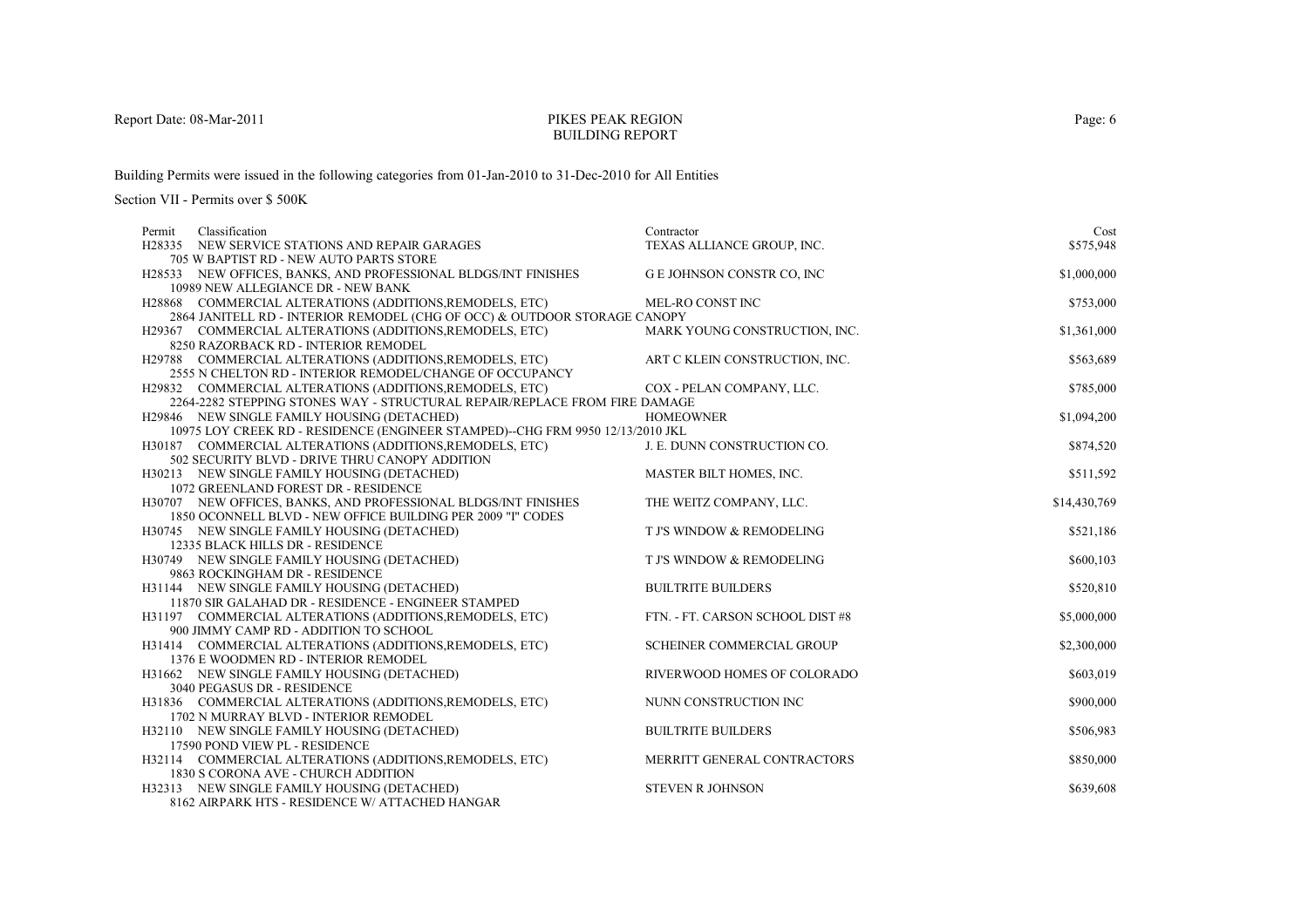### PIKES PEAK REGIONBUILDING REPORT

Building Permits were issued in the following categories from 01-Jan-2010 to 31-Dec-2010 for All Entities

| Permit | Classification                                                                          | Contractor                      | Cost        |
|--------|-----------------------------------------------------------------------------------------|---------------------------------|-------------|
|        | H32822 STORES AND OTHER RETAIL BUILDINGS/INT FINISHES                                   | BUFFALO CONSTRUCTION, INC.      | \$765,843   |
|        | 2905 GEYSER DR - NEW RESTAURANT                                                         |                                 |             |
|        | H33177 NEW SINGLE FAMILY HOUSING (DETACHED)                                             | <b>RAMPART CONSTRUCTION</b>     | \$692,752   |
|        | 16283 OPEN SKY WAY - RESIDENCE                                                          |                                 |             |
|        | H34152 COMMERCIAL ALTERATIONS (ADDITIONS, REMODELS, ETC)                                | COLARELLI CONSTRUCTION, INC.    | \$2,670,876 |
|        | 1575 W GARDEN OF THE GODS RD, 200 - INTERIOR REMODEL - PARTIAL CHANGE OF OCCUPANCY      |                                 |             |
|        | H34753 NEW SINGLE FAMILY HOUSING (DETACHED)                                             | <b>HOMEOWNER</b>                | \$558,340   |
|        | 19893 KERSHAW CT - RESIDENCE                                                            |                                 |             |
|        | H35159 STORES AND OTHER RETAIL BUILDINGS/INT FINISHES                                   | FACILITIES CONTRACTING, INC.    | \$813,000   |
|        | 16174 JACKSON CREEK PKWY - NEW AUTO RETAIL BLDG                                         |                                 |             |
|        | H35357 NEW SINGLE FAMILY HOUSING (DETACHED)                                             | OAKWOOD HOMES, LLC              | \$545,172   |
|        | 7909 BONFIRE TRL - RESIDENCE                                                            |                                 |             |
|        | H35657 NEW SINGLE FAMILY HOUSING (DETACHED)                                             | <b>CHALLENGER HOMES, INC.</b>   | \$565,395   |
|        | 20024 MEPHAM CT - RESIDENCE                                                             |                                 |             |
|        | H35879 NEW SINGLE FAMILY HOUSING (DETACHED)                                             | <b>HOMEOWNER</b>                | \$547,053   |
|        | 10890 SALBECK LN - RESIDENCE                                                            |                                 |             |
|        | H36150 COMMERCIAL ALTERATIONS (ADDITIONS, REMODELS, ETC)                                | J. E. DUNN CONSTRUCTION CO.     | \$650,000   |
|        | 556 CHAPEL HILLS DR - INTERIOR REMODEL - OFFICE                                         |                                 |             |
|        | H36326 NEW SINGLE FAMILY HOUSING (DETACHED)                                             | COMITO BUILDING AND DESIGN, LLC | \$622,677   |
|        | 1041 WILD HORSE DR - RESIDENCE - ENGINEER STAMPED                                       |                                 |             |
|        | H36342 NEW OFFICES, BANKS, AND PROFESSIONAL BLDGS/INT FINISHES                          | MURPHY CONSTRUCTORS OF C/S INC  | \$650,000   |
|        | 3715 MARK DABLING BLVD - NEW OFFICE BUILDING & WAREHOUSE-FOUNDATION-UPGRADE THRU FINISH |                                 |             |
|        | H36732 COMMERCIAL ALTERATIONS (ADDITIONS, REMODELS, ETC)                                | HEATH CONSTRUCTION              | \$1,064,019 |
|        | 5550 E WOODMEN RD - INTERIOR REMODEL                                                    |                                 |             |
|        | H36792 NEW OFFICES, BANKS, AND PROFESSIONAL BLDGS/INT FINISHES                          | H W HOUSTON CONST CO            | \$933,000   |
|        | 2767 JANITELL RD - INTERIOR FINISH - MEDICAL                                            |                                 |             |
|        | H36914 NEW SINGLE FAMILY HOUSING (DETACHED)                                             | <b>HOMEOWNER</b>                | \$581,385   |
|        | 2260 WHITE CLIFF WAY - RESIDENCE                                                        |                                 |             |
|        | H37880 NEW SERVICE STATIONS AND REPAIR GARAGES                                          | OPEN RANGE CONSTRUCTION         | \$704,000   |
|        | 3905 TUTT BLVD - NEW AUTO SERVICE                                                       |                                 |             |
|        | H37918 COMMERCIAL ALTERATIONS (ADDITIONS, REMODELS, ETC)                                | ELDER CONSTRUCTION, INC         | \$1,045,000 |
|        | 3685 NEW CENTER PT - ADDITIONS                                                          |                                 |             |
|        | H38708 NEW CHURCHES AND OTHER RELIGIOUS BUILDINGS                                       | ED GREEN & SON CONSTRUCTION     | \$1,066,833 |
|        | 6650 OMAHA BLVD - ADDITION TO CHURCH                                                    |                                 |             |
|        | H39618 NEW SINGLE FAMILY HOUSING (DETACHED)                                             | OAKWOOD HOMES, LLC              | \$525,795   |
|        | 7915 BONFIRE TRL - RESIDENCE                                                            |                                 |             |
|        | H39817 NEW SINGLE FAMILY HOUSING (DETACHED)                                             | OAKWOOD HOMES, LLC              | \$510,840   |
|        | 7542 SALT GRASS CT - RESIDENCE<br>H39975 STORES AND OTHER RETAIL BUILDINGS/INT FINISHES | <b>BENSON-ORTH ASSOCIATES</b>   |             |
|        | 4470 ROYAL PINE DR - NEW STORE                                                          |                                 | \$1,800,000 |
|        |                                                                                         |                                 |             |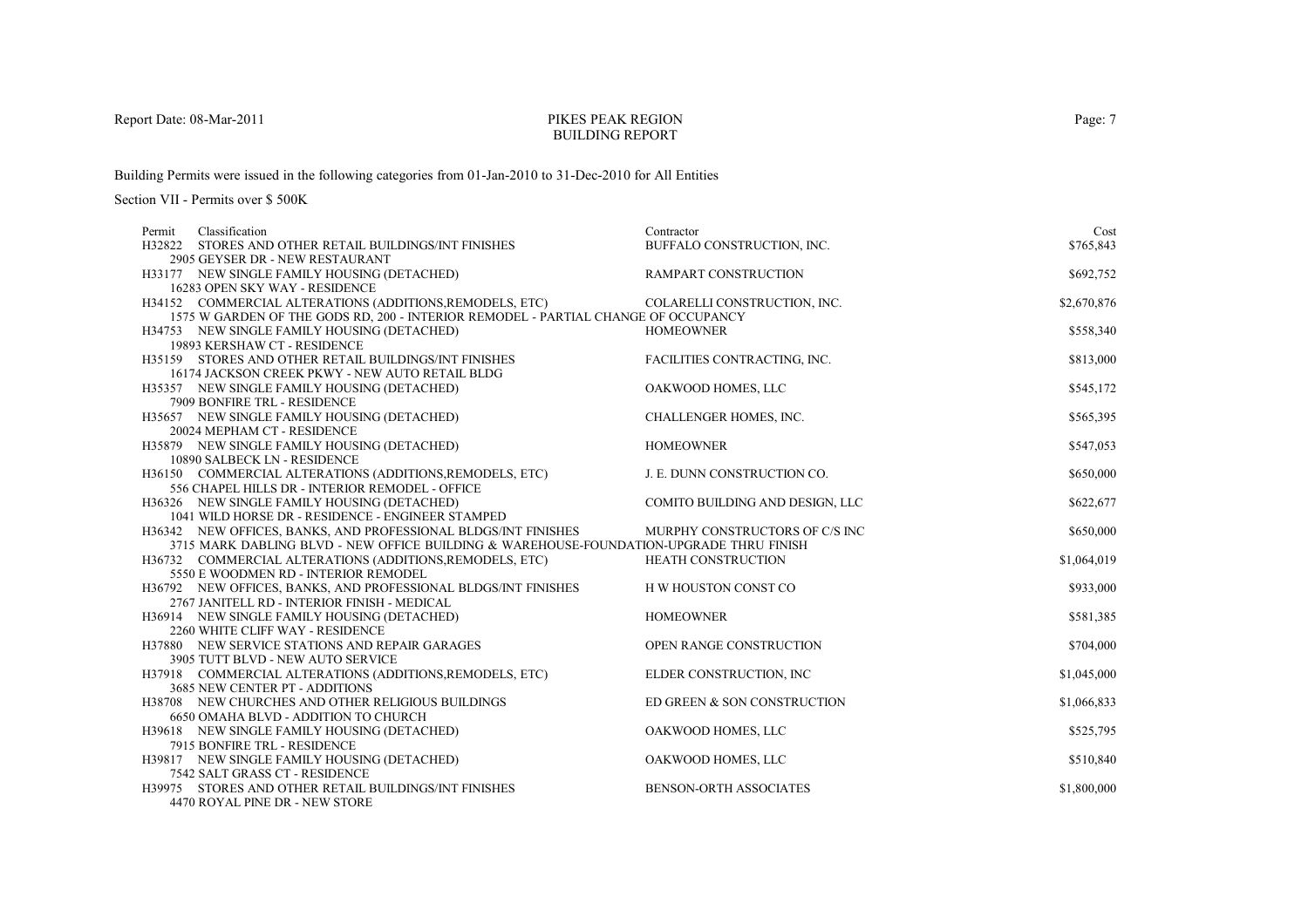## PIKES PEAK REGIONBUILDING REPORT

Building Permits were issued in the following categories from 01-Jan-2010 to 31-Dec-2010 for All Entities

| Classification<br>Permit                                                          | Contractor                       | Cost        |
|-----------------------------------------------------------------------------------|----------------------------------|-------------|
| H40120 NEW SINGLE FAMILY HOUSING (DETACHED)                                       | COMITO BUILDING AND DESIGN, LLC  | \$525,795   |
| 4070 CEDAR HEIGHTS DR - RESIDENCE - ENGINEER STAMPED                              |                                  |             |
| H40277 NEW OFFICES, BANKS, AND PROFESSIONAL BLDGS/INT FINISHES                    | T-BONE CONSTRUCTION, INC.        | \$3,934,616 |
| 6220 E CHAMPLIN DR - TRUCK SALES & SERVICE CENTER                                 |                                  |             |
| H40460 STRUCTURES OTHER THAN BUILDINGS (SWIMMING POOLS, ETC)                      | FRED FLETEMEYER CO GEN CNTR INC. | \$500,447   |
| 3778 BRADLEY RD - INDUSTRIAL SAND PLANT {PRIOR TO PERMIT}SEE NOTES                |                                  |             |
| H40565 NEW SINGLE FAMILY HOUSING (DETACHED)                                       | PALACE HOMES, INC.               | \$661,806   |
| 5003 STONEHILL RD - RESIDENCE                                                     |                                  |             |
| H40717 NEW SINGLE FAMILY HOUSING (DETACHED)                                       | <b>BRIESE ENTERPRISES</b>        | \$534,167   |
| 4162 HODGEN POND CT - RESIDENCE                                                   |                                  |             |
| H40779 NEW CONDOMINIUMS                                                           | PREMIER HOMES, INC.              | \$674,942   |
| 4901 PAINTED SKY VW, 101-104 - NEW CONDO - 4 UNIT BLDG                            |                                  |             |
| H41629 NEW SINGLE FAMILY HOUSING (DETACHED)                                       | WOOD WORKS UNLIMITED             | \$670,178   |
| 2705 STRATTON FOREST HTS - RESIDENCE                                              |                                  |             |
| H41813 NEW OFFICES, BANKS, AND PROFESSIONAL BLDGS/INT FINISHES                    | HAIGH CONSTRUCTION, INC.         | \$923,000   |
| 6915 TUTT BLVD - MEDICAL OFFICE SHELL ONLY                                        |                                  |             |
| H42040 NEW SINGLE FAMILY HOUSING (DETACHED)                                       | YELLICO-LEACH COMPANY, INC       | \$712,034   |
| 4340 FOXCHASE WAY - RESIDENCE - ENGINEER STAMPED                                  |                                  |             |
| H42865 NEW SINGLE FAMILY HOUSING (DETACHED)                                       | SADDLETREE INC.                  | \$743,450   |
| 9823 PINEDALE DR - RESIDENCE - ENGINEER STAMPED                                   |                                  |             |
| H43091 NEW SINGLE FAMILY HOUSING (DETACHED)                                       | ASPEN GOLD GEN. CONTR. & ENG.    | \$539,528   |
| 540 HARNESS RD - RESIDENCE - ENGINEER STAMPED                                     |                                  |             |
| H43736 COMMERCIAL ALTERATIONS (ADDITIONS, REMODELS, ETC)                          | G E JOHNSON CONSTR CO, INC       | \$1,450,000 |
| 1555 N NEWPORT RD - INTERIOR REMODEL - OFFICES & EXT. ENTRANCE GATES & BARRICADES |                                  |             |
| H45261 NEW SINGLE FAMILY HOUSING (DETACHED)                                       | ELITE PROP. OF AMERICA, INC.     | \$516,295   |
| 5955 THURBER DR - RESIDENCE                                                       |                                  |             |
| H45644 NEW SINGLE FAMILY HOUSING (DETACHED)                                       | THE AUGUSTA GROUP LLC            | \$1,045,007 |
| 9890 HIGHLAND GLEN PL - RESIDENCE                                                 |                                  |             |
| H47423 NEW SINGLE FAMILY HOUSING (DETACHED)                                       | COMITO BUILDING AND DESIGN, LLC  | \$773,644   |
| 3725 OUTBACK VISTA PT - RESIDENCE- ENGINEER STAMPED                               |                                  |             |
| H47530 NEW SINGLE FAMILY HOUSING (DETACHED)                                       | BRAD HORSLEY CONSTRUCTION, INC   | \$516,013   |
| 4515 PARAMOUNT PL - RESIDENCE                                                     |                                  |             |
| H47948 NEW OFFICES, BANKS, AND PROFESSIONAL BLDGS/INT FINISHES                    | ART C KLEIN CONSTRUCTION, INC.   | \$560,473   |
| 5850 TUTT CENTER PT, 100 - NEW OFFICE BUILDING - SHELL                            |                                  |             |
| H47973 NEW SINGLE FAMILY HOUSING (DETACHED)                                       | T J'S WINDOW & REMODELING        | \$541,033   |
| 11975 BLACK HILLS DR - RESIDENCE                                                  |                                  |             |
| H47979 NEW SINGLE FAMILY HOUSING (DETACHED)                                       | T J'S WINDOW & REMODELING        | \$600,103   |
| 11885 BLACK HILLS DR - RESIDENCE                                                  |                                  |             |
| H48636 COMMERCIAL ALTERATIONS (ADDITIONS, REMODELS, ETC)                          | <b>GERALD H PHIPPS INC</b>       | \$529,923   |
| 3255 AKERS DR - ADDITION                                                          |                                  |             |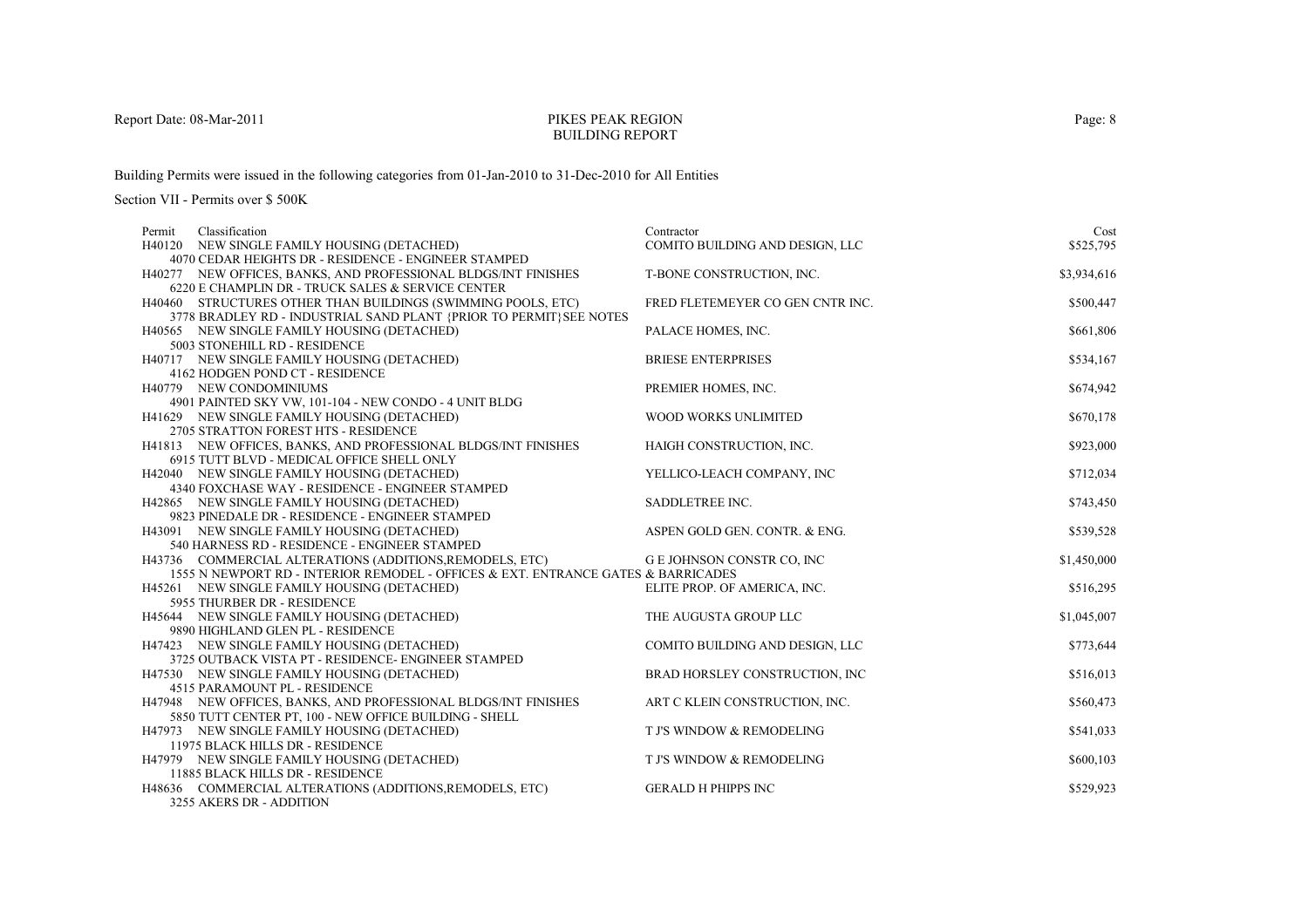### PIKES PEAK REGIONBUILDING REPORT

Building Permits were issued in the following categories from 01-Jan-2010 to 31-Dec-2010 for All Entities

| Classification<br>Permit                                                                                                   | Contractor                            | Cost        |
|----------------------------------------------------------------------------------------------------------------------------|---------------------------------------|-------------|
| H49071 COMMERCIAL ALTERATIONS (ADDITIONS, REMODELS, ETC)                                                                   | COLARELLI CONSTRUCTION, INC.          | \$680,000   |
| 5680 STETSON HILLS BLVD - CHURCH ADDITION UPGRADE TO FINISH                                                                |                                       |             |
| H49471 NEW SINGLE FAMILY HOUSING (DETACHED)                                                                                | PONDEROSA CONSTRUCTORS, LLC           | \$653,435   |
| 19056 DORNCLIFFE RD - RESIDENCE - ENGINEER STAMPED                                                                         |                                       |             |
| H49527 NEW SINGLE FAMILY HOUSING (DETACHED)                                                                                | SADDLETREE INC.                       | \$515,449   |
| 9919 BUFFER CREEK CT - RESIDENCE - ENGINEER STAMPED                                                                        |                                       |             |
| H49835 NEW SINGLE FAMILY HOUSING (DETACHED)                                                                                | PALACE HOMES, INC.                    | \$564,172   |
| 5050 SIERRA RIDGE TRL - RESIDENCE                                                                                          |                                       |             |
| H50585 COMMERCIAL ALTERATIONS (ADDITIONS, REMODELS, ETC)                                                                   | BRINKMANN CONSTRUCTORS                | \$980,000   |
| 9970 FEDERAL DR, 1ST FL - INTERIOR REMODEL - OFFICE PARTIAL CHANGE OF OCC                                                  |                                       |             |
| H50744 NEW FIVE OR MORE FAMILY BUILDINGS                                                                                   | BRYAN SHERWOOD CONSTRUCTION, LLC.     | \$560,906   |
| 7305 RAMPART RANGE RD - MULTI FAMILY STAFF HOUSING                                                                         |                                       |             |
| H52398 NEW SINGLE FAMILY HOUSING (DETACHED)                                                                                | MURPHY'S CUSTOM HOME                  | \$542,632   |
| 8535 LAKEVIEW DR - RESIDENCE--ADDRESS CORRECTED 10/15/2010 JKL                                                             |                                       |             |
| H52748 NEW SINGLE FAMILY HOUSING (DETACHED)                                                                                | C. R. SHEA HOMES, INC.                | \$576,400   |
| 3695 HILL CIR - RESIDENCE                                                                                                  |                                       |             |
| H54208 NEW SINGLE FAMILY HOUSING (DETACHED)                                                                                | ELITE PROP. OF AMERICA, INC.          | \$502,374   |
| <b>6129 REVELSTOKE DR - RESIDENCE</b>                                                                                      |                                       |             |
| H54500 NEW SINGLE FAMILY HOUSING (DETACHED)                                                                                | <b>HOMEOWNER</b>                      | \$557,682   |
| 6730 SHOUP RD - RESIDENCE                                                                                                  |                                       |             |
| H55055 NEW SINGLE FAMILY HOUSING (DETACHED)                                                                                | SADDLETREE INC.                       | \$502,469   |
| 10145 OAK KNOLL TER - RESIDENCE - ENGINEER STAMPED                                                                         |                                       |             |
| H55126 NEW SINGLE FAMILY HOUSING (DETACHED)                                                                                | T J'S WINDOW & REMODELING             | \$521,186   |
| 12215 BLACK HILLS DR - RESIDENCE                                                                                           |                                       |             |
| H56168 NEW FIVE OR MORE FAMILY BUILDINGS                                                                                   | SHAW CONSTRUCTION LLC & SHAW BUILDERS | \$5,879,657 |
| 907 E COLORADO AVE - ONE NEW APARTMENT BUILDING (70 UNITS)                                                                 |                                       |             |
| H56371 NEW PUBLIC SERVICES & UTILITIES BUILDINGS                                                                           | NUNN CONSTRUCTION INC                 | \$926,000   |
| 1070 TRANSIT DR - TRANSIT BLDG THRU FINISH                                                                                 |                                       |             |
| H56817 COMMERCIAL ALTERATIONS (ADDITIONS, REMODELS, ETC)                                                                   | BRYAN CONSTRUCTION, INC.              | \$637,000   |
| 404 W FONTANERO ST - PARTIAL BLDG DEMO AND ABATEMENT/CITY FLEET                                                            |                                       |             |
| H58285 NEW OFFICES, BANKS, AND PROFESSIONAL BLDGS/INT FINISHES                                                             | CATAMOUNT CONSTRUCTORS, INC.          | \$935,840   |
| 2550 W MONTEBELLO DR - NEW BANK THRU FINISH                                                                                |                                       |             |
| H58546 NEW PUBLIC SERVICES & UTILITIES BUILDINGS                                                                           | NUNN CONSTRUCTION INC                 | \$975,000   |
| 1161 TRANSIT DR - TRANSIT BLDG THRU FINISH                                                                                 | TURNER CONSTRUCTION CO.               | \$2,600,000 |
| H58647 COMMERCIAL ALTERATIONS (ADDITIONS, REMODELS, ETC)<br>3225 BROADMOOR VALLEY RD - INTERIOR REMODEL - HOTEL GUESTROOMS |                                       |             |
| H58690 NEW SINGLE FAMILY HOUSING (DETACHED)                                                                                | <b>BELLA VITA CUSTOM HOMES</b>        |             |
| 2204 RAINBOWS END PT - RESIDENCE - ENGINEER STAMPED                                                                        |                                       | \$652,870   |
| H58803 NEW SINGLE FAMILY HOUSING (DETACHED)                                                                                | BRAD HORSLEY CONSTRUCTION, INC        | \$518,271   |
| 13545 LAURISTON PL - RESIDENCE (ENGINEER STAMPED)                                                                          |                                       |             |
|                                                                                                                            |                                       |             |